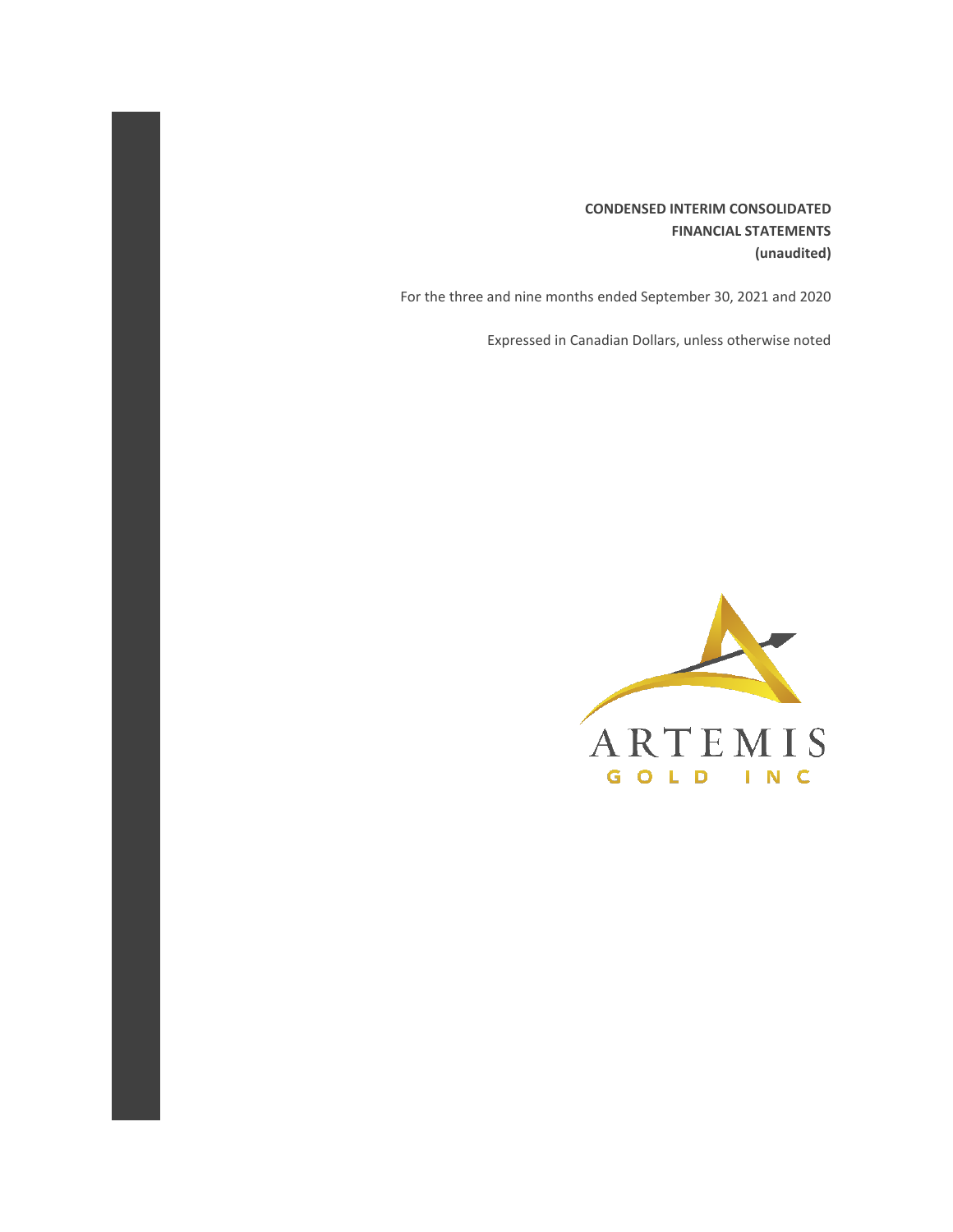Condensed Interim Consolidated Statements of Financial Position

*(Unaudited - Expressed in Canadian Dollars)*

|                                            |              | As at                   | As at             |
|--------------------------------------------|--------------|-------------------------|-------------------|
|                                            | <b>Notes</b> | September 30, 2021<br>Ś | December 31, 2020 |
| <b>Assets</b>                              |              |                         |                   |
| Current assets                             |              |                         |                   |
| Cash and cash equivalents                  |              | 144,316,652             | 51,846,826        |
| Receivables and prepayments                |              | 674,670                 | 953,973           |
| Marketable securities                      |              | 1,069,170               | 3,997,280         |
|                                            |              | 146,060,492             | 56,798,079        |
| Non-current assets                         |              |                         |                   |
| Restricted cash                            | 8            | 766,800                 | 540,800           |
| <b>Investment in Velocity</b>              | 4            | 20,864,786              | 23,156,210        |
| Mineral property, plant and equipment      | 5            | 305,203,922             |                   |
| Plant and equipment                        | 5            |                         | 7,100,302         |
| Mineral property                           | 6            |                         | 265,077,974       |
| <b>TOTAL ASSETS</b>                        |              | 472,896,000             | 352,673,365       |
|                                            |              |                         |                   |
| <b>Liabilities</b>                         |              |                         |                   |
| <b>Current liabilities</b>                 |              |                         |                   |
| Accounts payable and accrued liabilities   |              | 8,306,897               | 4,509,559         |
| Consideration payable                      | 7(a)         |                         | 47,247,708        |
| Lease liability - current portion          |              | 343,045                 | 138,699           |
|                                            |              | 8,649,942               | 51,895,966        |
| Non-current liabilities                    |              |                         |                   |
| Lease liability - non-current portion      |              | 952,366                 | 707,943           |
| Other variable consideration payable       | 7(b)         | 35,667,529              | 32,484,283        |
| Asset retirement obligation                | 8            | 6,770,268               | 8,347,027         |
| <b>TOTAL LIABILITIES</b>                   |              | 52,040,105              | 93,435,219        |
|                                            |              |                         |                   |
| Shareholders' equity                       |              |                         |                   |
| Share capital                              | 9(a)         | 416,735,528             | 250,411,031       |
| Contributed surplus                        | 9(b)/(c)     | 7,959,961               | 3,567,530         |
| Accumulated other comprehensive income     |              | 3,308,128               | 2,915,998         |
| Retained (deficit) earnings                |              | (7, 147, 722)           | 2,343,587         |
| Total Shareholders' equity                 |              | 420,855,895             | 259,238,146       |
| TOTAL LIABILITIES AND SHAREHOLDERS' EQUITY |              | 472,896,000             | 352,673,365       |

Subsequent events (Note 12)

Approved for Issuance by the Board of Directors:

 *"Elise Rees"* Director

 *"Steven Dean"* Director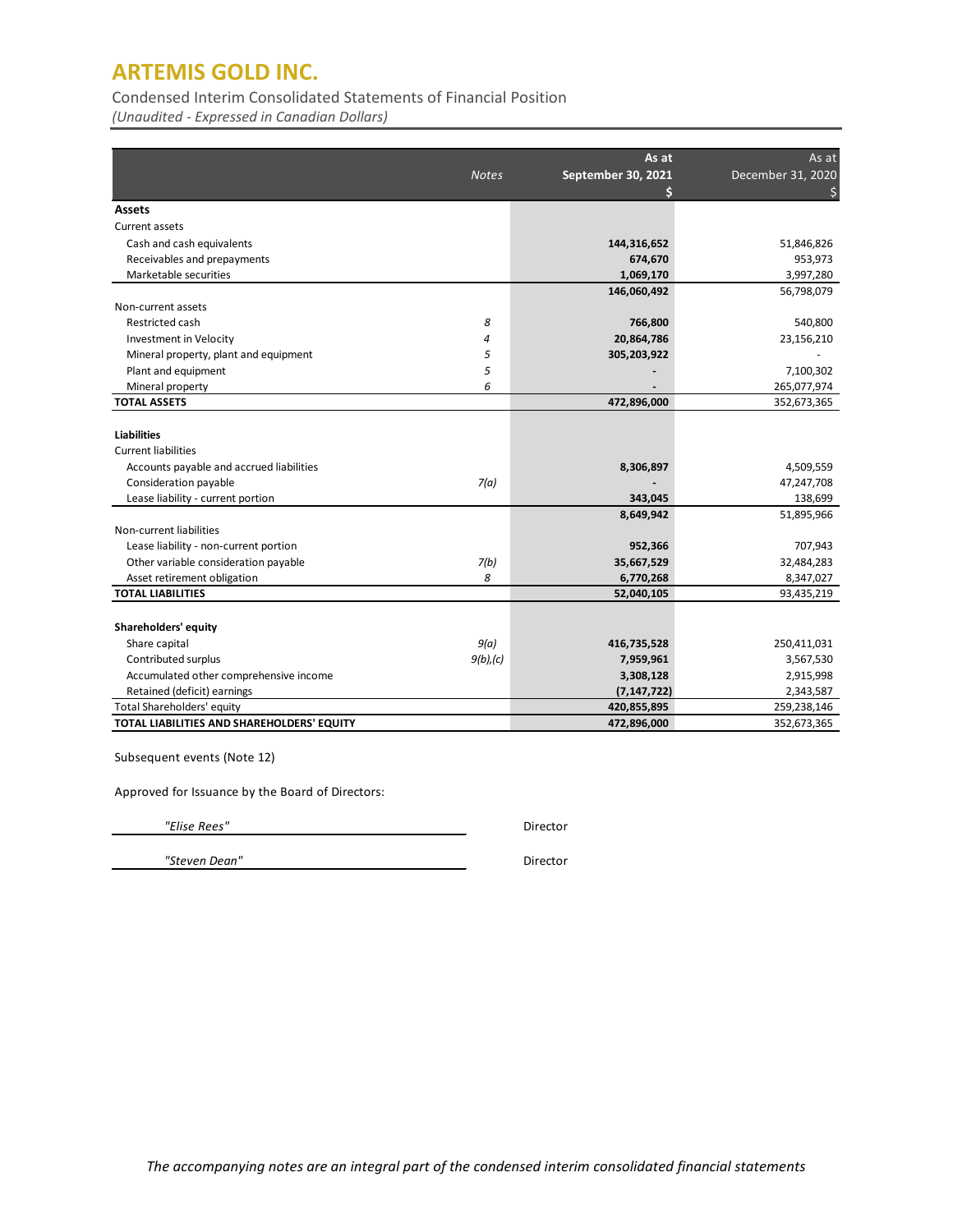Condensed Interim Consolidated Statements of Loss and Comprehensive Loss

*(Unaudited - Expressed in Canadian Dollars, except number of shares outstanding)*

| For the three<br>For the three<br>For the nine<br>For the nine<br>months ended<br>months ended<br>months ended<br>months ended<br>September 30, 2021 September 30, 2020 September 30, 2021 September 30, 2020<br>Notes<br>Ś<br><b>Operating expenses</b><br>125,613<br>Depreciation<br>92,622<br>41.871<br>247,427 |
|--------------------------------------------------------------------------------------------------------------------------------------------------------------------------------------------------------------------------------------------------------------------------------------------------------------------|
|                                                                                                                                                                                                                                                                                                                    |
|                                                                                                                                                                                                                                                                                                                    |
|                                                                                                                                                                                                                                                                                                                    |
|                                                                                                                                                                                                                                                                                                                    |
|                                                                                                                                                                                                                                                                                                                    |
|                                                                                                                                                                                                                                                                                                                    |
| Management fees and wages<br>10<br>1,633,912<br>706,187<br>1,031,262<br>2,176,963                                                                                                                                                                                                                                  |
| Investor relations and corporate development<br>57,411<br>93,583<br>219,681<br>367,975                                                                                                                                                                                                                             |
| Office, Insurance and general<br>119,272<br>645,224<br>258,685<br>239,328                                                                                                                                                                                                                                          |
| Professional fees<br>269,679<br>500,177<br>143,360<br>962,930                                                                                                                                                                                                                                                      |
| Share-based payments<br>9, 10<br>993,967<br>1,284,569<br>503,451<br>3,177,171                                                                                                                                                                                                                                      |
| 85,280<br>Transfer agent and regulatory<br>61,867<br>46,351<br>172,387                                                                                                                                                                                                                                             |
| (4,025,713)<br>Loss from operations<br>(2,651,559)<br>(1,979,150)<br>(7,601,783)                                                                                                                                                                                                                                   |
|                                                                                                                                                                                                                                                                                                                    |
| Other (expense) income                                                                                                                                                                                                                                                                                             |
| Accretion expense on lease liability<br>(40, 785)<br>(20, 117)<br>(13, 245)<br>(62, 669)                                                                                                                                                                                                                           |
| Accretion expense on consideration payable<br>(344, 037)<br>(344, 037)                                                                                                                                                                                                                                             |
| Accretion expense on asset retirement obligation<br>8<br>(18, 584)<br>(58, 812)                                                                                                                                                                                                                                    |
| Equity loss from investment in associate<br>(181, 435)<br>(197, 151)<br>(524, 828)<br>(353, 836)<br>4                                                                                                                                                                                                              |
| Fair value adjustment on convertible debtenture<br>366,073<br>(612, 693)<br>(795, 646)<br>4                                                                                                                                                                                                                        |
| Fair value adjustment on warrants<br>(379, 366)<br>(970, 950)<br>(277, 612)<br>4<br>(77, 835)                                                                                                                                                                                                                      |
| 244,097<br>523,379<br>422,646<br>Interest income<br>170,828                                                                                                                                                                                                                                                        |
| Net loss before income taxes<br>(4, 253, 264)<br>(2,705,433)<br>(3,354,814)<br>(9,491,309)                                                                                                                                                                                                                         |
| Deferred income tax recovery<br>1,117,667<br>1,274,061                                                                                                                                                                                                                                                             |
| <b>Net loss</b><br>(2,705,433)<br>(9,491,309)<br>(2,979,203)<br>(2, 237, 147)                                                                                                                                                                                                                                      |
|                                                                                                                                                                                                                                                                                                                    |
| Other comprehensive loss, net of tax                                                                                                                                                                                                                                                                               |
| Items that will not be reclassified to net loss                                                                                                                                                                                                                                                                    |
| Gains on marketable securities<br>557,719<br>794,052<br>392,130<br>2,036,675                                                                                                                                                                                                                                       |
| <b>Comprehensive loss</b><br>(942, 528)<br>(2, 147, 714)<br>(1,443,095)<br>(9,099,179)                                                                                                                                                                                                                             |
|                                                                                                                                                                                                                                                                                                                    |
| Loss per common share                                                                                                                                                                                                                                                                                              |
| <b>Basic</b><br>(0.02)<br>(0.03)<br>(0.07)<br>(0.05)                                                                                                                                                                                                                                                               |
| (0.02)<br>(0.03)<br>(0.07)<br>(0.05)<br>Diluted                                                                                                                                                                                                                                                                    |
| Weighted average number of common shares outstanding                                                                                                                                                                                                                                                               |
| <b>Basic</b><br>153,497,256<br>79,573,076<br>58,793,020<br>138,337,275                                                                                                                                                                                                                                             |
| Diluted<br>153,497,256<br>79,573,076<br>138,337,275<br>58,793,020                                                                                                                                                                                                                                                  |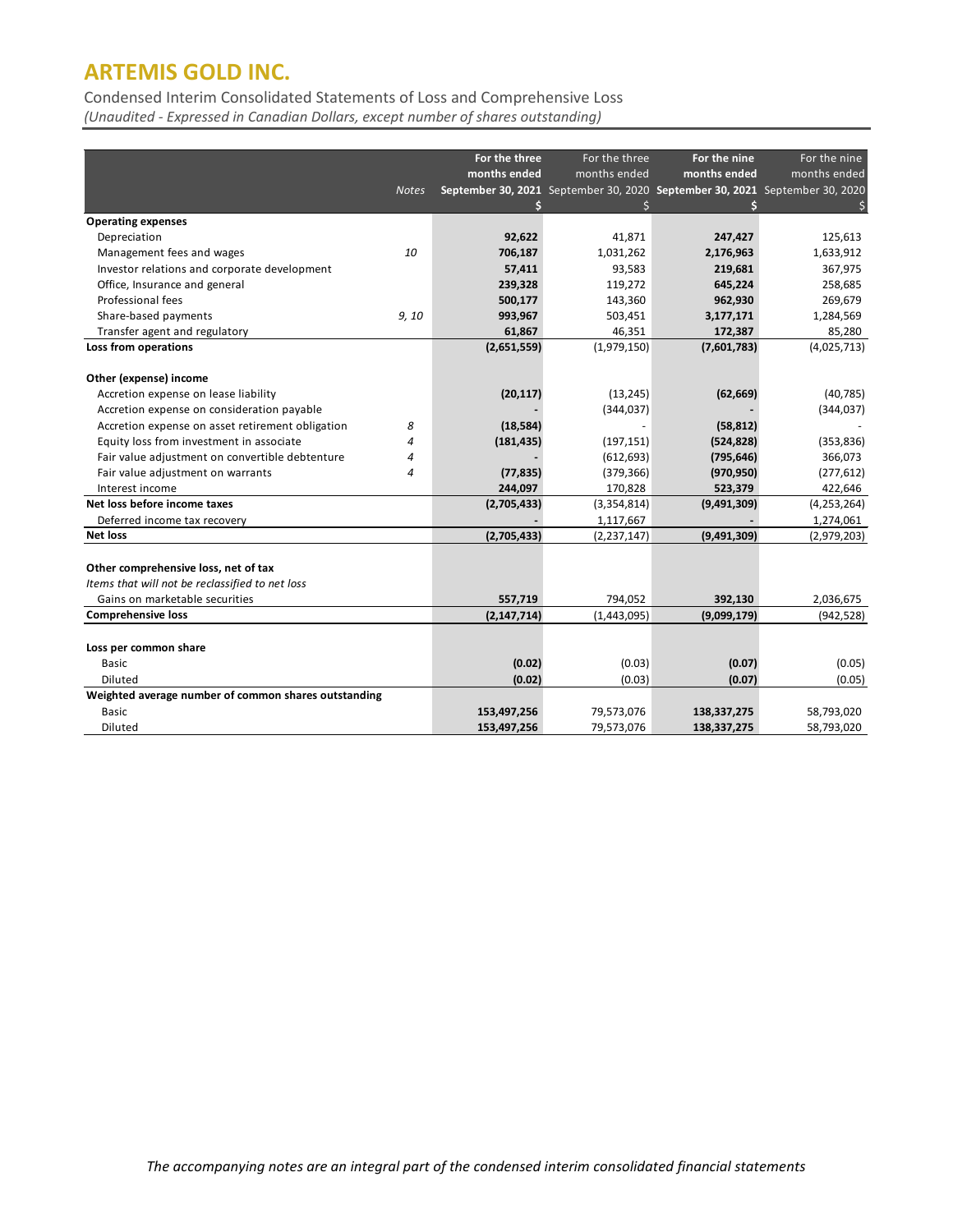Condensed Interim Consolidated Statements of Changes in Equity *(Unaudited - Expressed in Canadian Dollars, except number of shares)*

|                                      | Share capital |                          |               |                               |                                                     |                          |                                        |
|--------------------------------------|---------------|--------------------------|---------------|-------------------------------|-----------------------------------------------------|--------------------------|----------------------------------------|
|                                      | <b>Notes</b>  | <b>Number of shares</b>  | <b>Amount</b> | <b>Contributed</b><br>surplus | <b>Accumulated other</b><br>comprehensive<br>income | (deficit) earnings       | Retained Total shareholders'<br>equity |
| Balance - January 1, 2021            |               | 124,204,936              | 250,411,031   | 3,567,530                     | 2,915,998                                           | 2,343,587                | 259,238,146                            |
| Exercise of share purchase warrants  | 9(b)          | 1,246,666                | 1,346,399     |                               |                                                     |                          | 1,346,399                              |
| Exercise of stock options            | 9(b)          | 7,000                    | 15,381        | (7, 261)                      | $\overline{\phantom{a}}$                            | $\overline{\phantom{0}}$ | 8,120                                  |
| Bought Deal Offering - May 19, 2021  | 9(a)          | 18,853,100               | 115,003,910   | $\overline{\phantom{a}}$      |                                                     | $\overline{\phantom{a}}$ | 115,003,910                            |
| Non-Brokered Offering - May 25, 2021 | 9(a)          | 9,200,000                | 56,120,000    | $\overline{\phantom{a}}$      |                                                     | $\overline{\phantom{a}}$ | 56,120,000                             |
| Share issue costs                    | 9(a)          |                          | (6, 161, 193) | $\overline{\phantom{0}}$      |                                                     | $\overline{\phantom{a}}$ | (6, 161, 193)                          |
| Shared-based payments                |               |                          |               | 4,399,692                     |                                                     |                          | 4,399,692                              |
| Gain on marketable securities        |               | $\overline{\phantom{0}}$ |               | $\overline{\phantom{a}}$      | 392,130                                             |                          | 392,130                                |
| Net loss                             |               |                          |               |                               |                                                     | (9,491,309)              | (9,491,309)                            |
| Balance - September 30, 2021         |               | 153,511,702              | 416,735,528   | 7,959,961                     | 3,308,128                                           | (7, 147, 722)            | 420,855,895                            |

|                                            |              | Share capital    |             |                          |                   |                          |                     |
|--------------------------------------------|--------------|------------------|-------------|--------------------------|-------------------|--------------------------|---------------------|
|                                            |              |                  |             |                          | Accumulated other |                          |                     |
|                                            |              |                  |             | Contributed              | comprehensive     |                          | Total shareholders' |
|                                            | <b>Notes</b> | Number of shares | Amount      | surplus                  | income            | Retained earnings        | equity              |
|                                            |              |                  |             |                          |                   |                          |                     |
| Balance - January 1, 2020                  |              | 48,180,105       | 41,647,399  | 942,447                  | 54,303            | 6,275,994                | 48,920,143          |
| Consideration Shares, issued to the Vendor |              | 7,407,407        | 34,444,443  |                          |                   | $\overline{\phantom{a}}$ | 34,444,443          |
| Private placement - August 21, 2020        |              | 64,825,925       | 175,029,998 | $\overline{\phantom{0}}$ |                   | ۰                        | 175,029,998         |
| Exercise of share purchase warrants        |              | 3,453,499        | 3,729,779   | $\overline{\phantom{a}}$ |                   |                          | 3,729,779           |
| Exercise of stock options                  |              | 13,000           | 28,564      | (13, 484)                |                   |                          | 15,080              |
| Private placement - September 2, 2020      |              | 250,000          | 1,362,500   |                          |                   | ٠                        | 1,362,500           |
| Share issue costs                          |              |                  | (5,912,653) | $\overline{\phantom{0}}$ |                   | ٠                        | (5,912,653)         |
| Shared-based payments                      |              |                  |             | 1,372,077                |                   | $\overline{\phantom{0}}$ | 1,372,077           |
| Unrealized gain on marketable securities   |              |                  |             |                          | 2,036,675         |                          | 2,036,675           |
| Net loss                                   |              |                  |             |                          |                   | (2,979,203)              | (2,979,203)         |
| Balance - September 30, 2020               |              | 124,129,936      | 250,330,030 | 2,301,040                | 2,090,978         | 3,296,791                | 258,018,839         |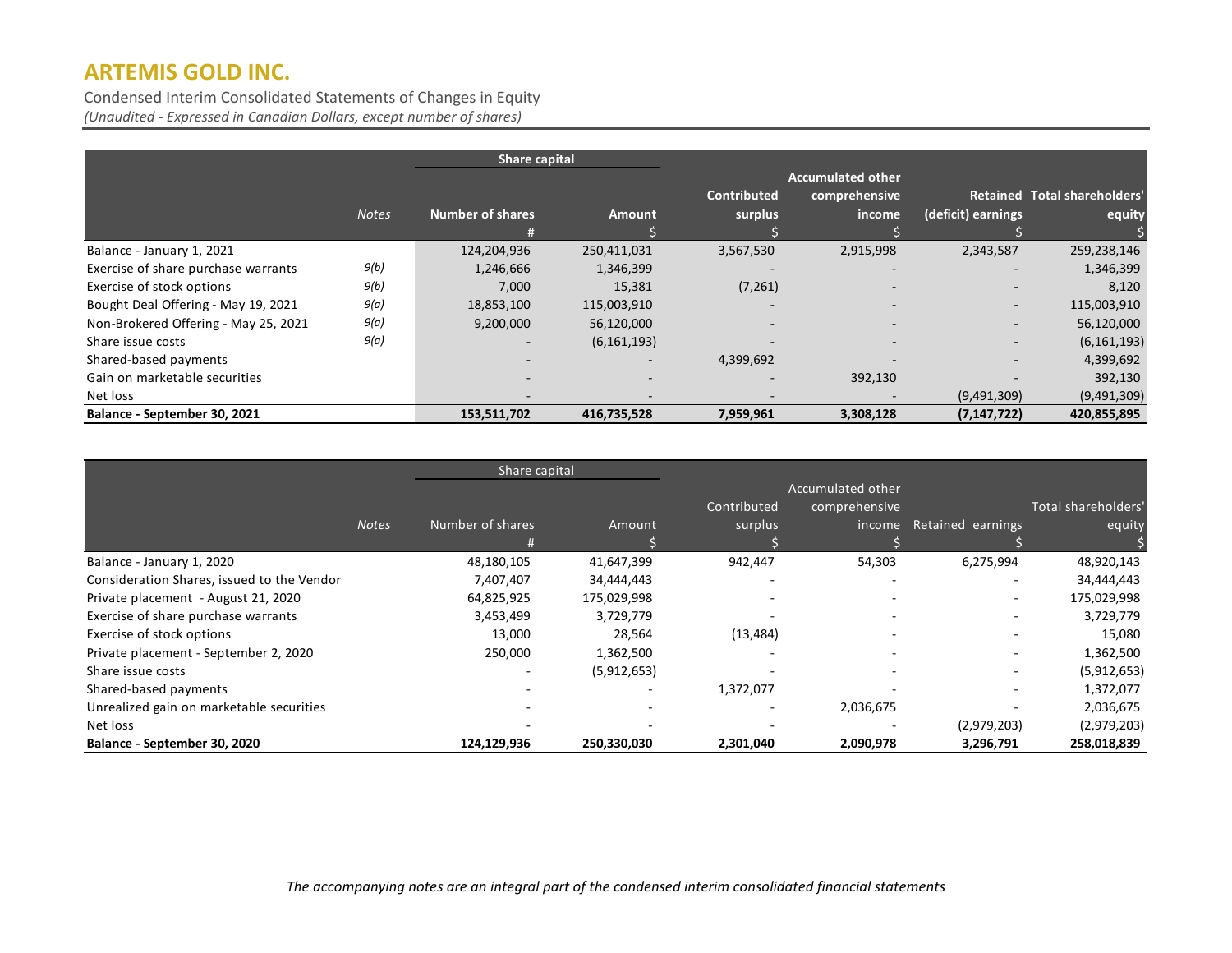Condensed Interim Consolidated Statements of Cash Flows

*(Unaudited - Expressed in Canadian Dollars)*

|                                                          | For the three      | For the three      | For the nine       | For the nine       |
|----------------------------------------------------------|--------------------|--------------------|--------------------|--------------------|
|                                                          | months ended       | months ended       | months ended       | months ended       |
|                                                          | September 30, 2021 | September 30, 2020 | September 30, 2021 | September 30, 2020 |
|                                                          | Ś                  | Ś                  | Ś                  |                    |
| <b>Operating activities</b>                              |                    |                    |                    |                    |
| Net loss                                                 | (2,705,433)        | (2, 237, 147)      | (9,491,309)        | (2,979,203)        |
| Items not involving cash:                                |                    |                    |                    |                    |
| Depreciation                                             | 92,622             | 41,871             | 247,427            | 125,613            |
| Share-based payments                                     | 993,967            | 503,451            | 3,177,171          | 1,284,569          |
| Accretion expense on lease liability                     | 20,117             | 13,245             | 62,669             | 40,785             |
| Accretion expense on consideration payable               |                    | 344,037            |                    | 344,037            |
| Accretion expense on asset retirement obligation         | 18,584             |                    | 58,812             |                    |
| Equity loss from investment in associate                 | 181,435            | 197,151            | 524,828            | 353,836            |
| Fair value adjustment on convertible debenture           |                    | 612,693            | 795,646            | (366,073)          |
| Fair value adjustment on warrants                        | 77,835             | 379,366            | 970,950            | 277,612            |
| Interest income                                          | (244, 097)         | (170, 828)         | (523, 379)         | (422, 646)         |
| Deferred income tax recovery                             |                    | (1, 117, 667)      |                    | (1, 274, 061)      |
| Net changes in non-cash working capital:                 |                    |                    |                    |                    |
| Accounts payable and accrued liabilities                 | 655,650            | 120,030            | 1,183,064          | 3,495              |
| Due to related parties                                   | (4,838)            | (26, 173)          | (23, 818)          | 113                |
| Receivables and prepayments                              | (51, 866)          | (413, 285)         | 152,337            | (400, 456)         |
| Net cash used in operating activities                    | (966, 024)         | (1,753,256)        | (2,865,602)        | (3,012,379)        |
|                                                          |                    |                    |                    |                    |
| <b>Investing activities</b>                              |                    |                    |                    |                    |
| Interest received                                        | 290,912            | 68,478             | 752,545            | 237,122            |
| Proceeds from (investment in) marketable securities      | 3,025,849          |                    | 3,320,240          | (513, 422)         |
| Investment in associate                                  |                    |                    |                    | (1,825,858)        |
| Investment in warrants                                   |                    |                    |                    | (240, 897)         |
| Mineral property, plant and equipment                    | (8,785,404)        |                    | (24, 604, 547)     |                    |
| Mineral property - Exploration and Evaluation Asset      |                    | (261, 712)         |                    | (446, 952)         |
| Purchase of plant and equipment                          |                    |                    |                    | (37, 630)          |
| Acquisition of mineral property - Blackwater             | (50,000,000)       | (134, 689, 082)    | (50,000,000)       | (134, 689, 082)    |
| Acquisition of PPE - Blackwater                          |                    | (6,508,613)        |                    | (6,508,613)        |
| Restricted cash                                          | (196,000)          | (540, 800)         | (226,000)          | (540, 800)         |
| Net cash used in investing activities                    | (55,664,643)       | (141, 931, 729)    | (70, 757, 762)     | (144, 566, 132)    |
|                                                          |                    |                    |                    |                    |
| <b>Financing activities</b>                              |                    |                    |                    |                    |
| Exercise of stock options                                | 8,120              | 15,080             | 8,120              | 15,080             |
| Exercise of share purchase warrants                      | 10,800             | 2,908,499          | 1,346,399          | 3,729,779          |
| Lease payments                                           | (88, 650)          | (36, 890)          | (224, 046)         | (110, 670)         |
| Share issuance proceeds                                  |                    | 176,392,498        | 171,123,910        | 176,392,498        |
| Share issuance costs                                     | (173, 605)         | (5,807,690)        | (6, 161, 193)      | (5,862,690)        |
| Net cash (used in) provided by financing activities      | (243, 335)         | 173,471,497        | 166,093,190        | 174,163,997        |
|                                                          |                    |                    |                    |                    |
| Change in cash and cash equivalents                      | (56,874,002)       | 29,786,512         | 92,469,826         | 26,585,486         |
| Cash and cash equivalents, beginning                     | 201,190,654        | 28,301,283         | 51,846,826         | 31,502,309         |
| Cash and cash equivalents, ending                        | 144,316,652        | 58,087,795         | 144,316,652        | 58,087,795         |
|                                                          |                    |                    |                    |                    |
| Restricted cash, ending                                  | 766,800            | 540,800            | 766,800            | 540,800            |
| Total cash, cash equivalents and restricted cash, ending | 145,083,452        | 58,628,595         | 145,083,452        | 58,628,595         |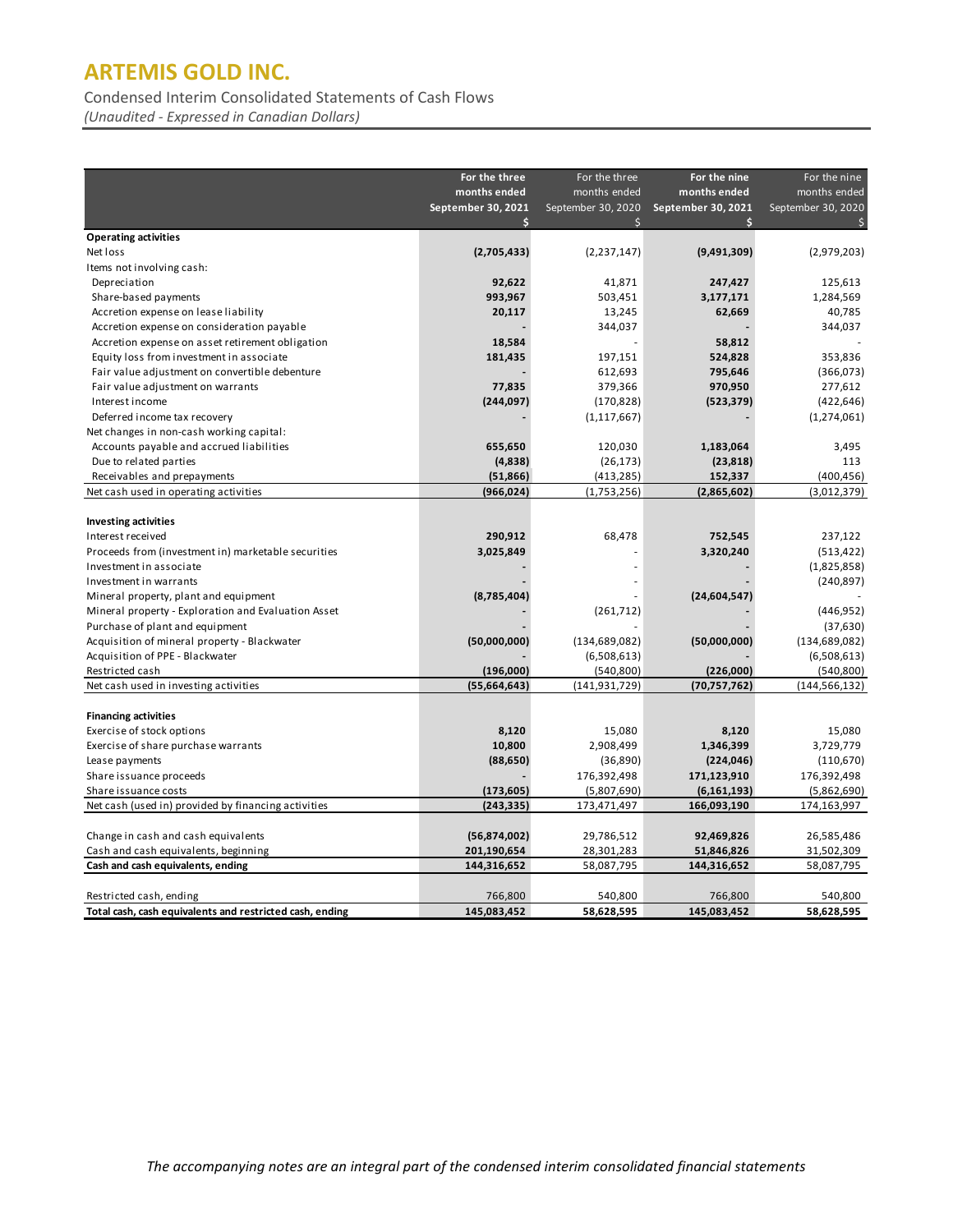Notes to the Condensed Interim Consolidated Financial Statements For the three and nine months ended September 30, 2021 and 2020 *(Unaudited - Expressed in Canadian Dollars, unless otherwise noted)*

### **1. NATURE OF OPERATIONS**

Artemis Gold Inc. ("**Artemis**" or the "**Company**") was incorporated under the Business Corporations Act (British Columbia) on January 10, 2019. The Company is a development-stage company focused on the development of the Blackwater Gold Project ("**Blackwater**" or the "**Blackwater Project**") in central British Columbia. The Company's common shares are traded on the Toronto Venture Exchange under the symbol "ARTG".

The Company acquired Blackwater from New Gold Inc. ("**New Gold**") on August 21, 2020 (Note 6). The Company also has a significant investment in Velocity Minerals Ltd. ("**VLC**") which is in the business of acquiring, exploring, and evaluating mineral resource properties in Bulgaria.

The Company operates a single reportable segment, being the exploration and development of mineral properties.

The Company maintains its head office at 595 Burrard Street, Suite 3083, Vancouver, B.C. Canada. The Company's registered and records office is located at 595 Burrard Street, Suite 2600, Vancouver, B.C., Canada.

### **2. BASIS OF PREPARATION**

#### **Basis of preparation and measurement**

These unaudited condensed interim consolidated financial statements ("**Interim Financial Statements**") have been prepared in accordance with International Financial Reporting Standards ("**IFRS**") as issued by the International Accounting Standards Board applicable to the preparation of interim financial statements including International Accounting Standard 34 - *Interim Financial Reporting* and do not include the information required for full annual financial statements. Accordingly, they should be read in conjunction with the Company's audited financial statements for the year ended December 31, 2020 and the period from January 10, 2019 to December 31, 2019 (the "**Annual Financial Statements**"). The accounting policies applied in the preparation of these Interim Financial Statements are consistent with those applied and disclosed in the Annual Financial Statements. Certain prior period amounts have been reclassified to conform to the presentation in the current period.

These Interim Financial Statements have been prepared on a historical cost basis, except for certain financial instruments which have been measured at fair value. In addition, these Interim Financial Statements have been prepared using the accrual basis of accounting, except for cash flow information. These Interim Financial Statements are presented in Canadian dollars, which is the functional currency of the Company and its subsidiary. References to "US\$" are to United States Dollars. Certain comparative period information has been restated to conform to the current period presentation.

These Interim Financial Statements were approved by the board of directors on November 23, 2021.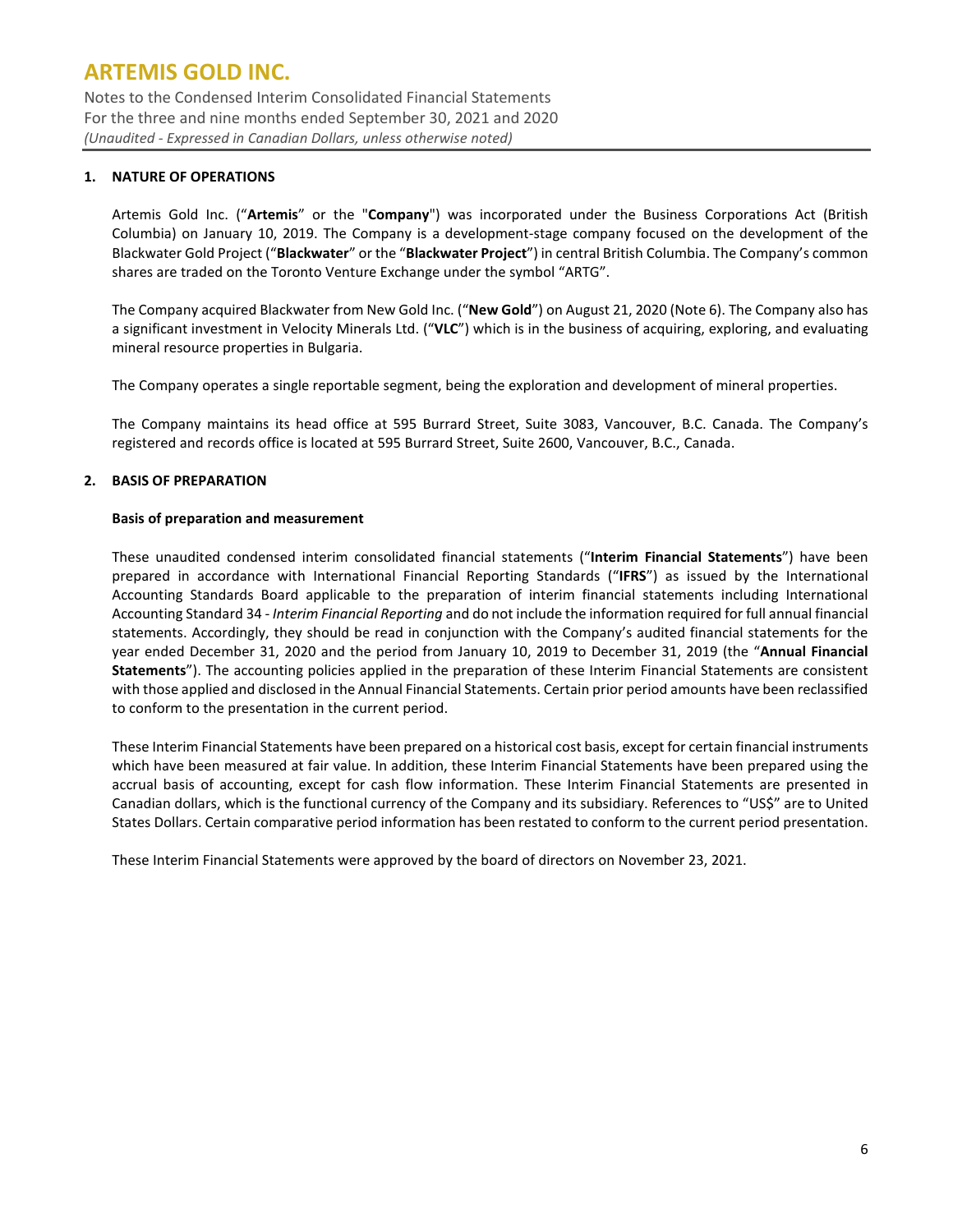Notes to the Condensed Interim Consolidated Financial Statements For the three and nine months ended September 30, 2021 and 2020 *(Unaudited - Expressed in Canadian Dollars, unless otherwise noted)*

#### **2. BASIS OF PREPARATION (continued)**

#### **Basis of consolidation**

These Interim Financial Statements include the accounts of the Company and its wholly-owned subsidiary, BW Gold Ltd. Both entities are domiciled in Canada. All inter-company balances, transactions, revenues and expenses have been eliminated upon consolidation.

### **3. USE OF ESTIMATES AND JUDGMENTS**

The preparation of the financial statements requires management to make judgments, estimates and assumptions that affect the reported amounts of assets, liabilities, and contingent liabilities at the date of the financial statements and the reported amounts of revenues and expenses during the reporting period. Estimates and assumptions are continuously evaluated and are based on management's experience and other factors, including expectations of future events that are believed to be reasonable in the circumstances. Uncertainty about these judgments, estimates and assumptions could result in outcomes that require a material adjustment to the carrying amount of the asset or liability affected in future periods.

The Company's interim results are not necessarily indicative of its results for a full year. The significant judgments and estimates applied in the preparation of these Interim Financial Statements are consistent with those applied and disclosed in Note 4 of the Annual Financial Statements.

### **4. INVESTMENT IN VLC**

The Company's investment in VLC as at September 30, 2021 was comprised of:

|                                           | <b>Investment</b> | <b>Convertible</b> |                 |              |
|-------------------------------------------|-------------------|--------------------|-----------------|--------------|
|                                           | in associate      | debenture          | <b>Warrants</b> | <b>Total</b> |
|                                           |                   |                    |                 |              |
| Balance, January 1, 2020                  | 5,639,902         | 9,999,434          | 2,351,844       | 17,991,180   |
| Investment                                | 3,825,858         |                    | 240,897         | 4,066,755    |
| Fair value change for the year            |                   | 1,410,550          | 106,721         | 1,517,271    |
| Shares received in settlement of interest | 432,990           | (432,990)          |                 |              |
| Equity loss on investment in associate    | (418,996)         |                    |                 | (418,996)    |
| Balance, December 31, 2020                | 9,479,754         | 10,976,994         | 2,699,462       | 23,156,210   |
| Conversion of debenture                   | 10,181,348        | (10, 181, 348)     |                 |              |
| Fair value change in the period           |                   | (795, 646)         | (970, 950)      | (1,766,596)  |
| Equity loss on investment in associate    | (524,828)         |                    |                 | (524, 828)   |
| Balance, September 30, 2021               | 19,136,274        |                    | 1,728,512       | 20,864,786   |

On March 25, 2021, the Company exercised its conversion option on the convertible debenture which had a face value of \$5,094,000 plus accrued interest of \$208,784, in exchange for 21,211,136 common shares of VLC. This brought the Company's interest in the common shares of VLC to 50,701,138 (or 32% of VLC's issued and outstanding common shares at) which as at September 30, 2021 had a fair market value of \$21,801,489 (December 31, 2020 - 29,490,002 VLC shares at a fair value of \$14,745,001).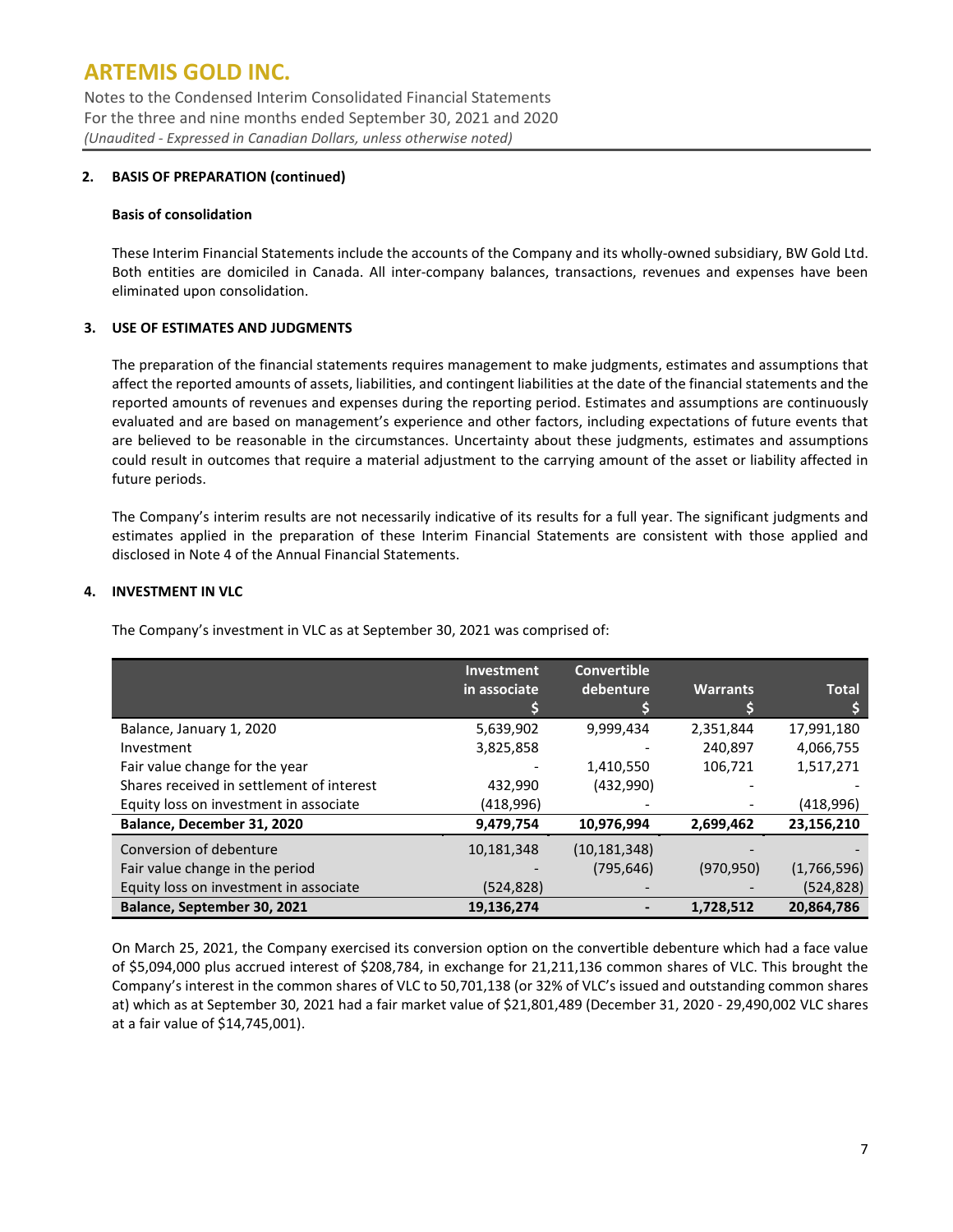Notes to the Condensed Interim Consolidated Financial Statements For the three and nine months ended September 30, 2021 and 2020 *(Unaudited - Expressed in Canadian Dollars, unless otherwise noted)*

### **4. INVESTMENT IN VLC (continued)**

On August 12, 2021, 2,583,443 of the Company's share purchase warrants in VLC expired unexercised as the exercise price of the share purchase warrants (\$0.55 per share purchase warrant) remained in excess of the prevailing share price of VLC.

As at September 30, 2021, the Company held 9,300,000 share purchase warrants which are exercisable at \$0.25 per warrant until March 14, 2022.

The Company applies equity accounting to the investment in the common shares of VLC as the Company has significant influence over VLC due to the Company's share ownership and representation on VLC's Board of Directors. As a result, the common shares were recognized at cost, with the carrying amount of the investment increasing or decreasing at each reporting period to recognize the Company's share of the profit or loss of VLC for the particular period.

The warrants are measured at fair value through profit and loss, with the loss recorded in the interim consolidated statements of loss and comprehensive loss. The Company used the Black-Scholes option pricing model to calculate the fair value of the warrants held in VLC. The Company used the following weighted average assumptions to fair value the warrants:

|                        | <b>September 30, 2021</b> | December 31, 2020 |
|------------------------|---------------------------|-------------------|
| Share price            | \$0.43                    | \$0.50            |
| Volatility             | 61%                       | 61%               |
| Expected life in years | 0.38                      | 1.07              |
| Dividend rate          | $0.00\%$                  | 0.00%             |
| Risk-free rate         | 0.52%                     | 0.25%             |

The assets and liabilities of VLC are summarized in the following table and incorporates VLC's most recently available financial information at the time of preparation of these Interim Financial Statements, which was as at June 30, 2021.

|                                                              | June 30, 2021 |
|--------------------------------------------------------------|---------------|
|                                                              |               |
| Current assets                                               | 7,284,237     |
| Non-current assets                                           | 21,890,053    |
|                                                              | 29,174,290    |
|                                                              |               |
| Current liabilities                                          | 685,269       |
| Non-current liabilities                                      | 57,019        |
|                                                              | 742,288       |
|                                                              |               |
| Net assets                                                   | 28,432,002    |
| Company's equity share of net assets                         | 9,111,785     |
|                                                              |               |
| Loss and comprehensive loss attributable to VLC shareholders | (1,789,925)   |
| for the nine months ended June 30, 2021                      |               |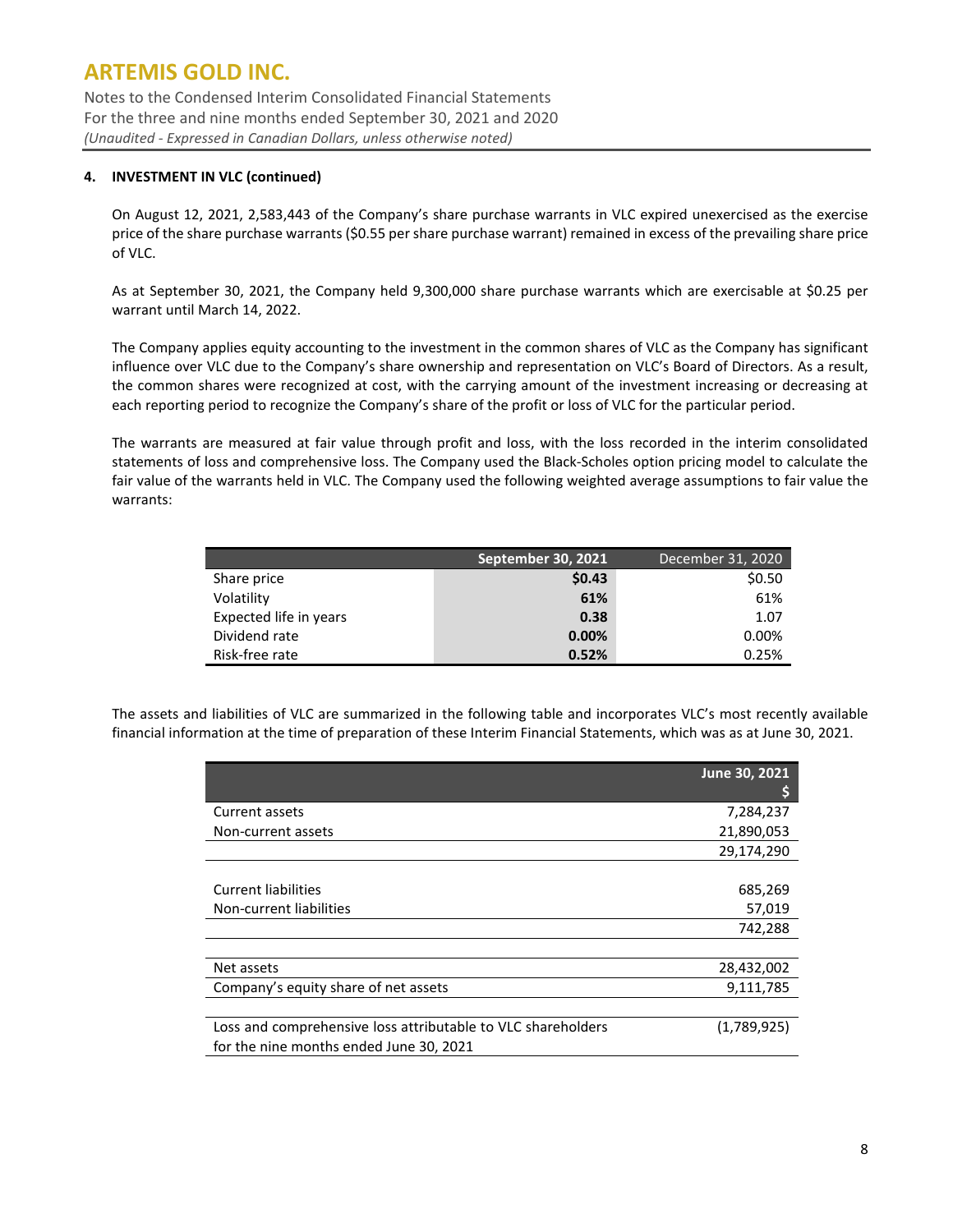Notes to the Condensed Interim Consolidated Financial Statements For the three and nine months ended September 30, 2021 and 2020 *(Unaudited - Expressed in Canadian Dollars, unless otherwise noted)*

### **5. MINERAL PROPERTY, PLANT AND EQUIPMENT**

|                                 | <b>Mineral</b>           | Right-of-  |             |                  |                 |                      |               |
|---------------------------------|--------------------------|------------|-------------|------------------|-----------------|----------------------|---------------|
|                                 | property                 | use asset  | <b>Camp</b> | <b>Equipment</b> | <b>Vehicles</b> | Other <sup>(1)</sup> | <b>Total</b>  |
|                                 |                          |            |             | s                | \$              | S                    | \$            |
| <b>COST</b>                     |                          |            |             |                  |                 |                      |               |
| Balance, January 1, 2020        |                          | 959,744    |             |                  |                 |                      | 959,744       |
| <b>Additions</b>                |                          |            |             |                  |                 | 37,632               | 37,632        |
| Acquisition of Blackwater       |                          |            | 4,817,845   | 1,457,107        | 126,461         | 107,200              | 6,508,613     |
| Balance, December 31, 2020      |                          | 959,744    | 4,817,845   | 1,457,107        | 126,461         | 144,832              | 7,505,989     |
| Additions (dispositions)        |                          | 610,144    | (15,000)    | 204,222          | (12, 320)       | 384,617              | 1,171,663     |
| Transfer from mineral property  |                          |            |             |                  |                 |                      |               |
| - exploration and evaluation    |                          |            |             |                  |                 |                      |               |
| asset (Note 6)                  | 297,627,717              |            |             |                  |                 |                      | 297,627,717   |
| Balance, September 30, 2021     | 297,627,717              | 1,569,888  | 4,802,845   | 1,661,329        | 114,141         | 529,449              | 306,305,369   |
|                                 |                          |            |             |                  |                 |                      |               |
| <b>ACCUMULATED DEPRECIATION</b> |                          |            |             |                  |                 |                      |               |
| Balance, January 1, 2020        | -                        | (39,989)   |             |                  |                 |                      | (39, 989)     |
| Depreciation                    | -                        | (159, 958) | (160, 595)  | (28, 571)        | (8, 431)        | (8, 143)             | (365, 698)    |
| Balance, December 31, 2020      | $\overline{\phantom{a}}$ | (199, 947) | (160, 595)  | (28, 571)        | (8, 431)        | (8, 143)             | (405, 687)    |
| Depreciation                    |                          | (216, 307) | (360, 463)  | (67, 717)        | (18, 764)       | (32, 509)            | (695,760)     |
| Balance, September 30, 2021     |                          | (416, 254) | (521,058)   | (96, 288)        | (27, 195)       | (40, 652)            | (1, 101, 447) |
|                                 |                          |            |             |                  |                 |                      |               |
| <b>NET BOOK VALUE</b>           |                          |            |             |                  |                 |                      |               |
| Balance, December 31, 2020      |                          | 759,797    | 4,657,250   | 1,428,536        | 118,030         | 136,689              | 7,100,302     |
| Balance, September 30, 2021     | 297,627,717              | 1,153,634  | 4,281,787   | 1,565,041        | 86,946          | 488,798              | 305,203,922   |

(1) Included in "Other" are furniture, leasehold improvements, buildings and land.

Total depreciation recognized during the three months and nine months ended September 30, 2021 was \$243,704 and \$695,760 (for the three and nine months ended September 30, 2020 – \$41,871 and \$125,613), respectively, of which \$92,622 and \$247,427 was expensed in the interim consolidated statements of loss and comprehensive loss (for the three and nine months ended September 30, 2020 - \$41,871 and \$125,613), respectively. The remaining balances were capitalized to mineral property.

During the three months ended September 30, 2021, the Company finalized the feasibility study associated with the Blackwater Project, which demonstrated its technical and economic viability as defined in IFRS 6 – Exploration and Evaluation of Mineral Resources ("IFRS 6"). As such, the carrying value of the mineral property associated with the Blackwater Project was transferred from mineral property (exploration and evaluation asset under IFRS 6) to mineral property, plant and equipment (under IAS 16 – Property, Plant and Equipment).

At the time of transition from IFRS 6 to IAS 16, the Company completed an impairment assessment as required under IFRS 6, and no impairment was identified.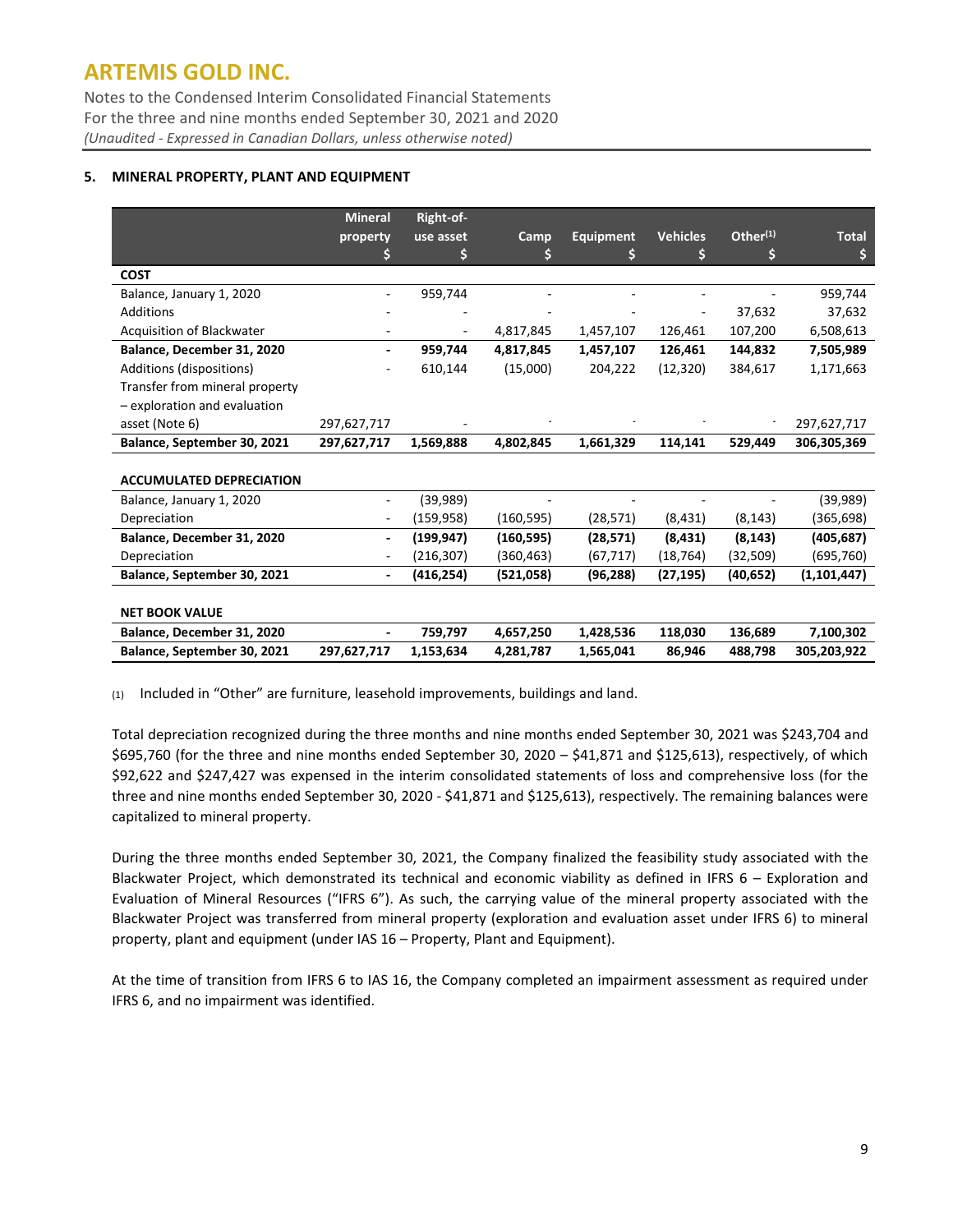Notes to the Condensed Interim Consolidated Financial Statements For the three and nine months ended September 30, 2021 and 2020 *(Unaudited - Expressed in Canadian Dollars, unless otherwise noted)*

#### **6. MINERAL PROPERTY – EXPLORATION AND EVALUATION ASSET**

|                                                                  | <b>Total</b>    |
|------------------------------------------------------------------|-----------------|
|                                                                  |                 |
| Balance, January 1, 2020                                         | 222,354         |
| Acquisition of Blackwater                                        | 246,319,298     |
| Asset retirement asset recognized upon acquisition of Blackwater | 8,626,352       |
| Additions                                                        | 10,212,278      |
| Change in asset retirement obligation estimate (Note 8)          | (302, 308)      |
| Balance, December 31, 2020                                       | 265,077,974     |
| Additions                                                        | 34,183,314      |
| Change in asset retirement obligation estimate (Note 8)          | (1,635,571)     |
| Transfer to mineral property, plant and equipment (Note 5)       | (297, 627, 717) |
| Balance, September 30, 2021                                      |                 |

On August 21, 2020, the Company acquired the Blackwater Project from New Gold for total consideration of \$246,319,298 (the "**Acquisition**") including:

- A \$50,000,000 cash payment, which was due one year from closing (the "**Consideration Payable**") (Note 7(a); and
- A life of mine gold stream (the "**Gold Stream**") as described in Note 7(b).

The Company's 100% interest in the Blackwater Project is subject to a number of net smelter royalty ("**NSR**") arrangements. The majority of these NSRs do not affect the proposed mining operation; the only NSR that affect the proposed open pit operations are the Dave option (1.5% NSR) and the Jarrit option (1.0% NSR).

During the nine months ended September 30, 2021, the additions to mineral property of \$34,184,314 included, among other things, \$11,262,000 in engineering, \$10,922,000 associated with environment and permitting, \$5,936,000 of accretion of Consideration Payable (Note 7(a), (b)), as well as \$2,958,000 associated with the Company's 2021 grade control drilling program.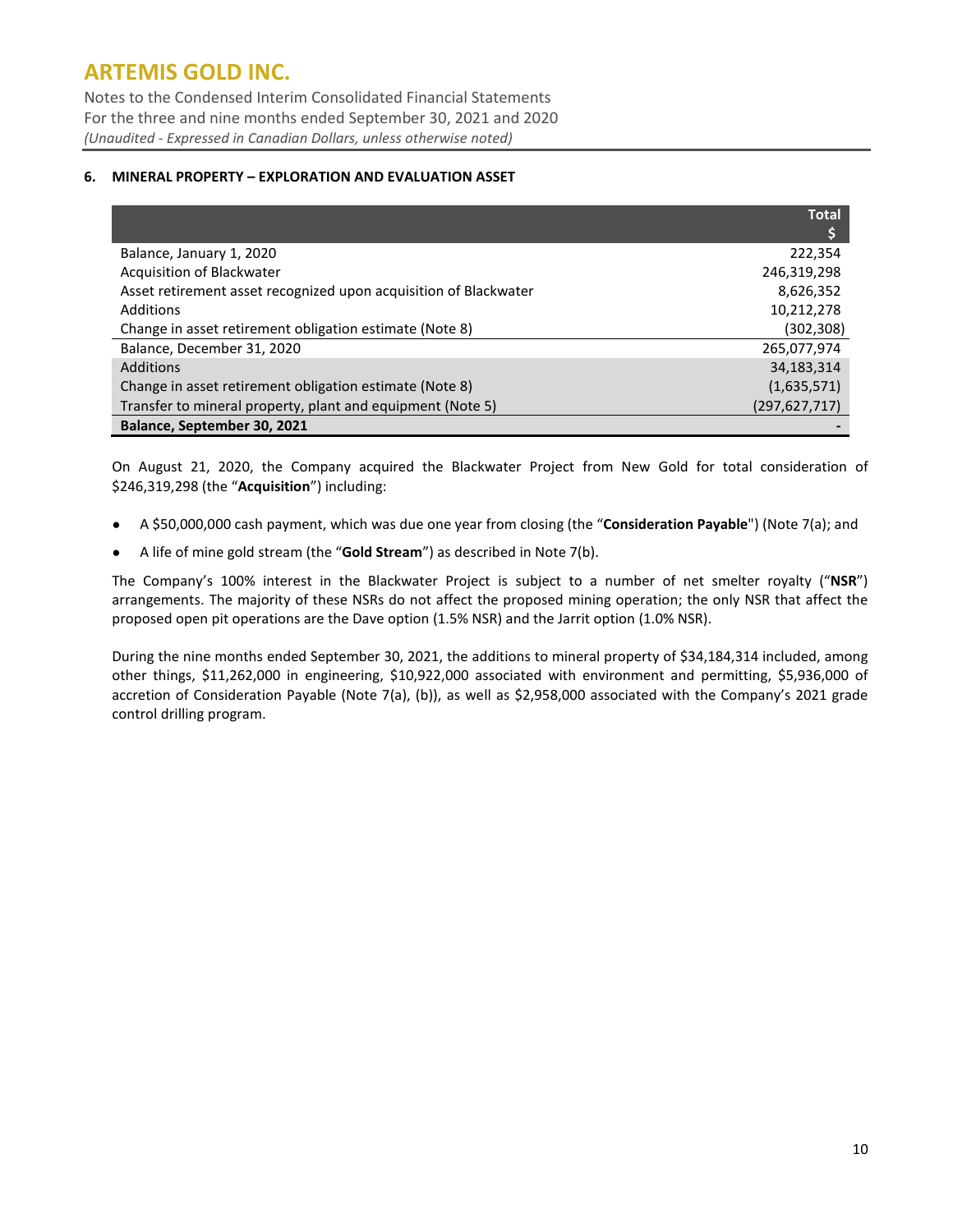Notes to the Condensed Interim Consolidated Financial Statements For the three and nine months ended September 30, 2021 and 2020 *(Unaudited - Expressed in Canadian Dollars, unless otherwise noted)*

### **7. CONSIDERATION PAYABLE**

### a) Consideration Payable – acquisition

As part of the consideration associated with the Acquisition, the Company agreed to pay \$50,000,000 cash to New Gold by August 23, 2021 (Note 6). The financial liability was initially recognized at fair value of \$45,871,560. Changes to the amortized cost of the financial liability were as follows:

|                                                   | <b>Carrying amount</b> |
|---------------------------------------------------|------------------------|
|                                                   |                        |
| Balance January 1, 2020                           |                        |
| Recognized upon Acquisition                       | 45,871,560             |
| Accretion expense capitalized to mineral property | 1,376,148              |
| Balance, December 31, 2020                        | 47,247,708             |
| Accretion expense capitalized to mineral property | 2,752,292              |
| Settlement of consideration payable to New Gold   | (50,000,000)           |
| Balance, September 30, 2021                       |                        |

#### b) Variable consideration payable – Gold Stream

As part of the consideration associated with the Acquisition, the Company agreed to a Gold Stream with New Gold with the following attributes:

- New Gold will receive a percentage of gold production from the Blackwater Project as follows: 8% until 279,908 refined gold ounces are delivered to and purchased by New Gold, then 4% thereafter for the remaining life of mine;
- New Gold will pay a purchase price equal to 35% of the US\$ spot price for the gold ounces received. The 65% discount given will be recorded as an increase to the cost of the asset when incurred as variable consideration for the Acquisition; and
- The Gold Stream includes a delayed construction/production penalty clause (the "**Delay Penalty Clause**") whereby, in the event the Blackwater mineral processing facility has not achieved an average of at least 80% of nameplate capacity (as per the definition in the 2021 feasibility study (see Note 4 and 5 in the Management Discussion and Analysis for the three and nine months ended September 30, 2021 and 2020) for a period of 60 days prior to each of August 21, 2027, 2028 and 2029, the Company will be required to make penalty payments to New Gold in the amount of \$28,000,000 (the "**Penalty Payment**") per annual deadline missed, up to a maximum of \$84,000,000. Although the Company does not control all of the events which may result in payment of the Penalty Payments, it is likely that the minimum benefit to New Gold, either as a result of the Delay Penalty Clause or through future sales at a discount to the spot price, will be the sum of the Penalty Payments. Accordingly, the Company has recorded a liability for variable consideration payable upon the acquisition of Blackwater.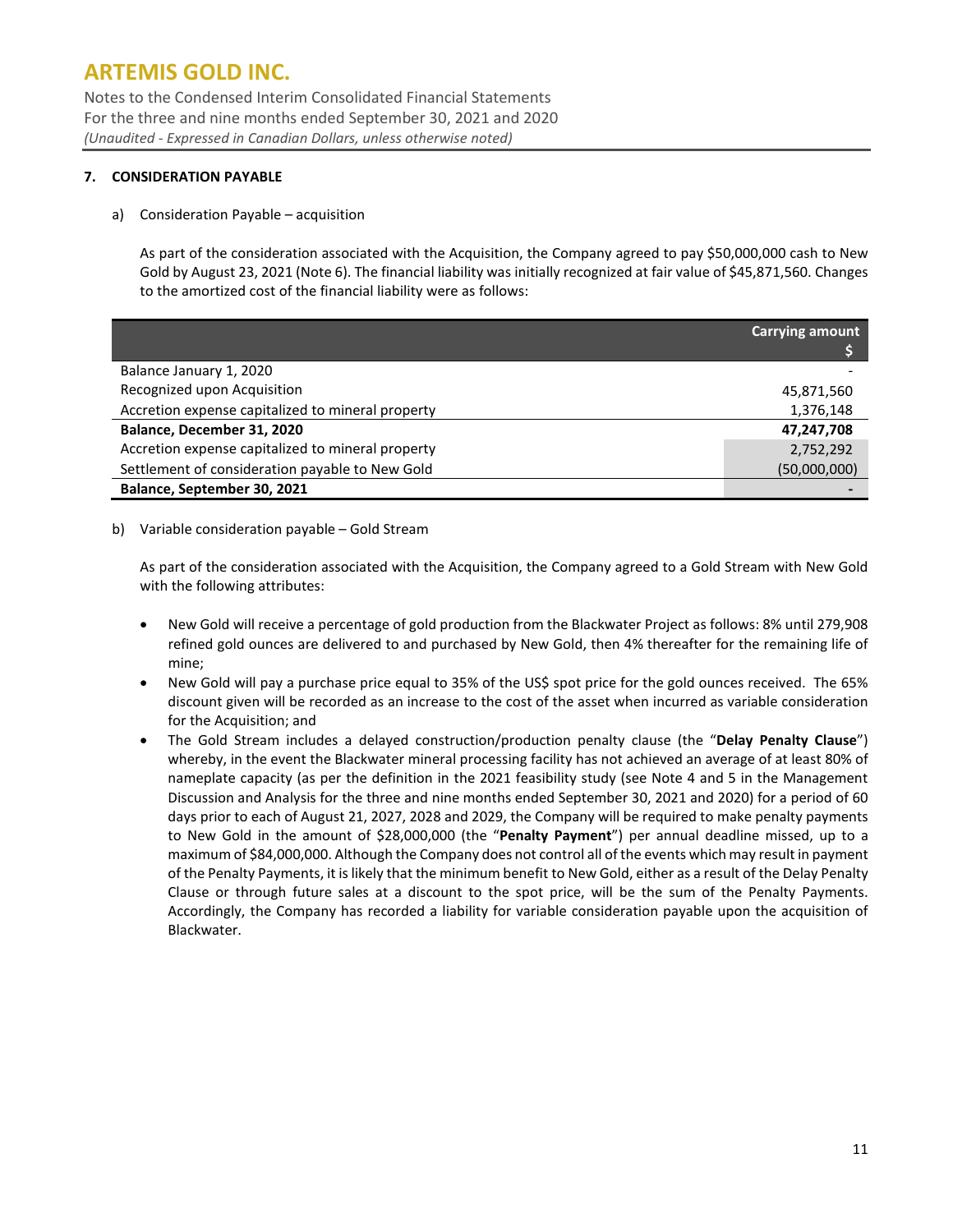Notes to the Condensed Interim Consolidated Financial Statements For the three and nine months ended September 30, 2021 and 2020 *(Unaudited - Expressed in Canadian Dollars, unless otherwise noted)*

### **7. CONSIDERATION PAYABLE (continued)**

#### b.) Variable consideration payable – Gold Stream (continued)

The initial fair value of the financial liability was determined using a discount rate of 12.5% and subsequent changes to the amortized cost were as follows:

|                                                   | <b>Carrying amount</b> |
|---------------------------------------------------|------------------------|
| Balance, January 1, 2020                          |                        |
| Recognized upon Acquisition                       | 31,048,644             |
| Accretion expense capitalized to mineral property | 1,435,639              |
| Balance, December 31, 2020                        | 32,484,283             |
| Accretion expense capitalized to mineral property | 3,183,246              |
| Balance, September 30, 2021                       | 35,667,529             |

#### **8. ASSET RETIREMENT OBLIGATION**

Changes to the asset retirement obligation are as follows:

|                                      | <b>Carrying amount</b> |
|--------------------------------------|------------------------|
| Balance, January 1, 2020             |                        |
| Assumed on acquisition of Blackwater | 8,626,352              |
| Accretion expense                    | 22.983                 |
| Change in obligation estimate        | (302, 308)             |
| Balance, December 31, 2020           | 8,347,027              |
| Accretion expense                    | 58,812                 |
| Change in obligation estimate        | (1,635,571)            |
| Balance, September 30, 2021          | 6,770,268              |

The majority of the expenditures are expected to occur after 2047. As at September 30, 2021, the assumptions applied in estimating the asset retirement obligation related to the inflation rate and discount rate were 2.02% and 1.98% per annum (as at December 31, 2020 2.02% and 1.07% per annum), respectively.

As at September 30, 2021, the Company recorded \$766,800 of restricted cash on the statements of financial position with respect to cash collateral posted to support surety bonds in the amount of \$3,684,000 attributed to the asset retirement obligation and early works permit (\$540,800 of restricted cash for a \$2,704,000 surety bond attributed to the asset retirement obligation and \$196,000 of restricted cash for a \$980,000 surety bond related to the early works permit). The remainder of the Company's restricted cash balance relates to collateral provided in regard to general corporate accounts.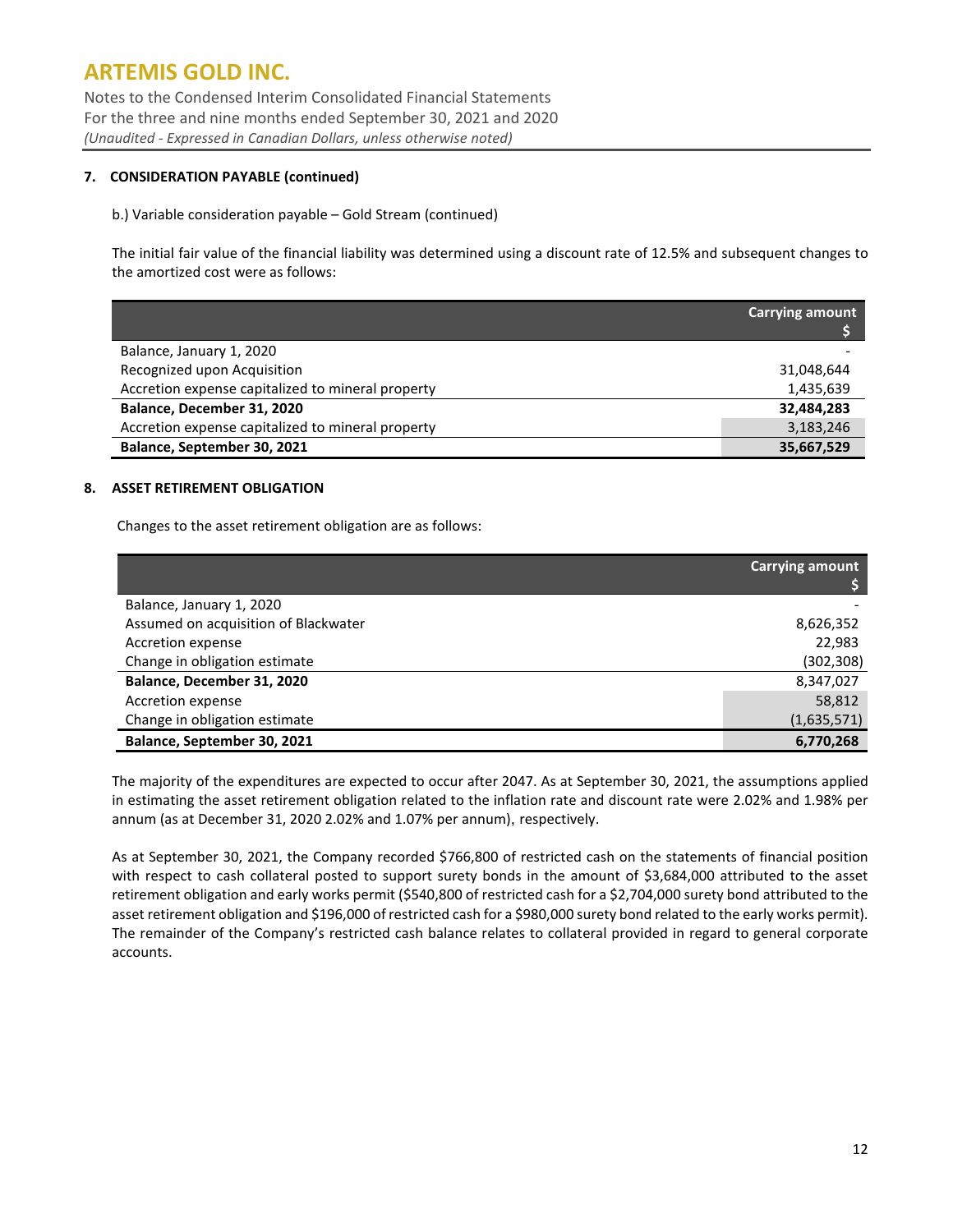Notes to the Condensed Interim Consolidated Financial Statements For the three and nine months ended September 30, 2021 and 2020 *(Unaudited - Expressed in Canadian Dollars, unless otherwise noted)*

### **9. EQUITY**

#### a) Authorized share capital

Unlimited number of common shares without par value.

On May 19, 2021, the Company completed a brokered offering with a syndicate of underwriters to issue 18,853,100 common shares on a bought deal basis at a price of \$6.10 per common share (the "Bought Deal Offering"). The Company also completed a non-brokered offering for 9,200,000 common shares at a price of \$6.10 per common share (the "Non-Brokered Offering") on May 25, 2021, for combined gross proceeds of \$171,123,910. The Company incurred share issuance costs in the amount of \$6,161,193 in connection with the Bought Deal Offering and Non-Brokered Offering combined.

#### b) Stock options

The Company has established a stock option plan (the "Plan") for its directors, executive officers, employees and consultants under which the Company may grant options to acquire a maximum number of common shares equal to 10% of the total issued and outstanding common shares of the Company exercisable for a period of up to 10 years from the date of grant.

The Company uses the Black Scholes option pricing model to determine the fair value of stock options granted. As at September 30, 2021, the Company had the following stock options outstanding and exercisable:

|                                  | Number of stock options | Weighted-average exercise<br>price |
|----------------------------------|-------------------------|------------------------------------|
|                                  | #                       | <b>S</b>                           |
| Outstanding - January 1, 2020    | 1,520,000               | 1.16                               |
| Granted                          | 3,275,000               | 5.00                               |
| Exercised                        | (13,000)                | 1.16                               |
| Outstanding - December 31, 2020  | 4,782,000               | 3.79                               |
| Granted                          | 991.500                 | 6.15                               |
| Exercised                        | (7,000)                 | 1.16                               |
| Forfeited                        | (13, 333)               | 5.19                               |
| Outstanding - September 30, 2021 | 5,753,167               | 4.20                               |
| Exercisable - September 30, 2021 | 2,725,000               | 2.70                               |

Total share-based payments recognized during the three and nine months ended September 30, 2021 was \$1,383,678 and \$4,399,692 (three and nine months ended September 30, 2020 – \$590,959 and \$1,372,077), respectively, of which \$389,711 and \$1,222,521 was capitalized to mineral properties (three and nine months ended September 30, 2020 - \$87,508), respectively, while \$993,967 and \$3,177,171 was expensed in the interim consolidated statements of loss and comprehensive loss (three and nine months ended September 30, 2020 - \$503,451 and \$1,284,569), respectively.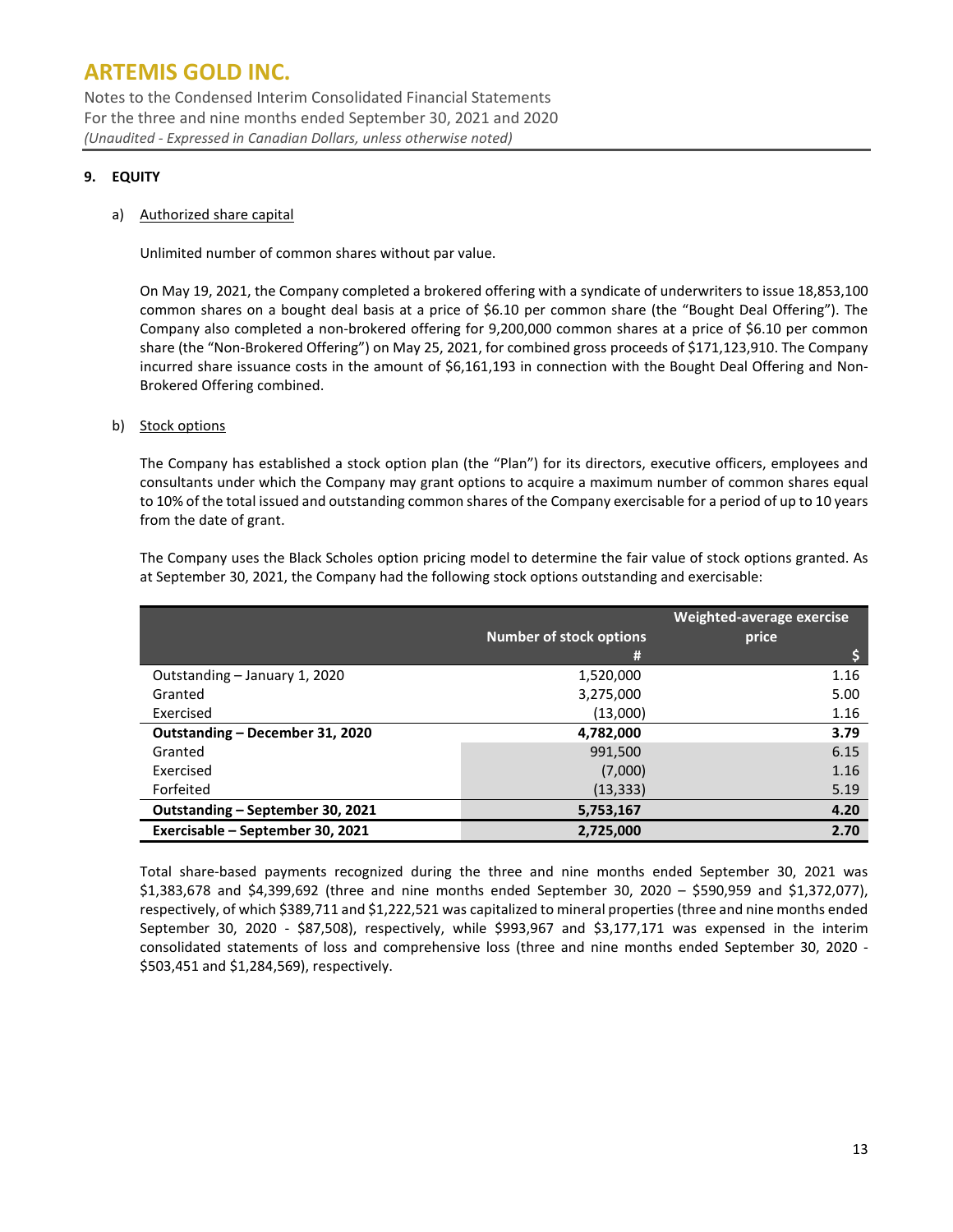Notes to the Condensed Interim Consolidated Financial Statements For the three and nine months ended September 30, 2021 and 2020 *(Unaudited - Expressed in Canadian Dollars, unless otherwise noted)*

### **9. EQUITY (continued)**

#### b) Stock options (continued)

As at September 30, 2021, outstanding stock options had a weighted average remaining life of 5.2 years (December 31, 2020 – 6.4 years).

The following weighted-average assumptions were used in the valuation of the stock options granted during the nine months ended September 30, 2021 and 2020:

|                        | For the nine<br>months ended | For the nine<br>months ended |
|------------------------|------------------------------|------------------------------|
|                        | September 30, 2021           | September 30, 2020           |
|                        |                              |                              |
| Annualized volatility  | 54%                          | 100%                         |
| Expected life in years | 5                            | 10                           |
| Dividend rate          | 0.00%                        | 0.00%                        |
| Risk-free rate         | 0.53%                        | 1.31%                        |
| Forfeiture rate        | 0.00%                        | 0.00%                        |

The risk-free rate for periods within the contractual term of the option is based on the Bank of Canada administered interest rates in effect at the time of the grant. The Company has assumed that any granted stock options will not be exercised until the expiry date.

Expected volatilities are based on historical volatilities of stock prices of comparable companies given the limited life of the Company as an exploration and development company. Expected forfeiture rates have been assumed to be nil to date.

#### c) Share purchase warrants

All share purchase warrants expire on August 27, 2024. A summary of the changes in share purchase warrants is as follows:

|                                  | Weighted-average exercise |       |  |
|----------------------------------|---------------------------|-------|--|
|                                  | <b>Number of warrants</b> | price |  |
|                                  | #                         |       |  |
| Outstanding - January 1, 2020    | 36,268,407                | 1.08  |  |
| Exercised                        | (3,528,499)               | 1.08  |  |
| Outstanding - December 31, 2020  | 32,739,908                | 1.08  |  |
| Exercised                        | (1, 246, 666)             | 1.08  |  |
| Outstanding – September 30, 2021 | 31,493,242                | 1.08  |  |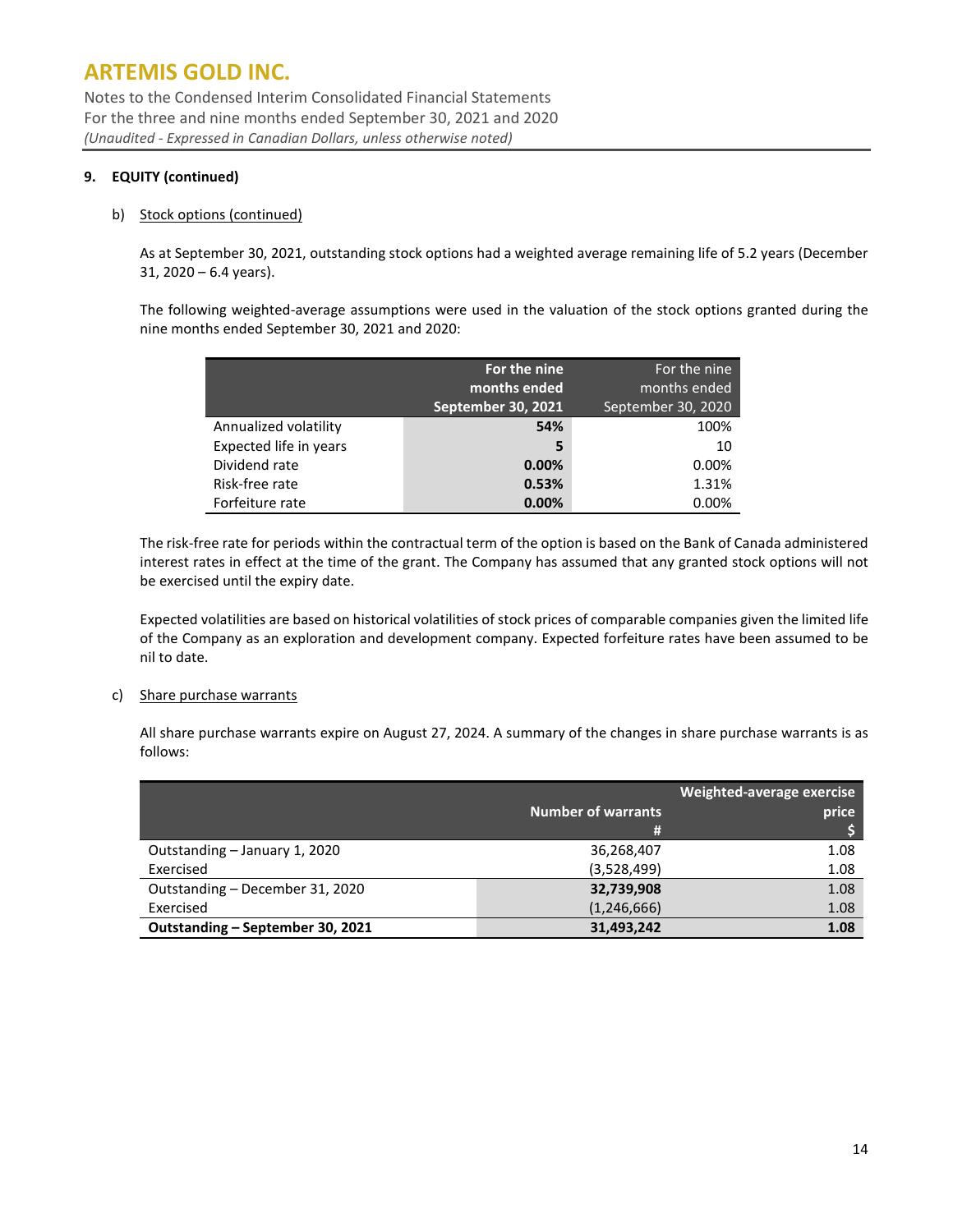Notes to the Condensed Interim Consolidated Financial Statements For the three and nine months ended September 30, 2021 and 2020 *(Unaudited - Expressed in Canadian Dollars, unless otherwise noted)*

#### **10. RELATED PARTY TRANSACTIONS AND KEY MANAGEMENT COMPENSATION**

#### *Key management compensation*

Key management includes the Company's directors, Chief Executive Officer, Chief Financial Officer and Chief Operating Officer. Compensation awarded to key management for the three and nine months ended September 30, 2021 and 2020 comprised the following:

|                       | For the three<br>months ended | For the three<br>months ended | For the nine<br>months ended | For the nine<br>months ended |
|-----------------------|-------------------------------|-------------------------------|------------------------------|------------------------------|
|                       | September 30,                 | September 30,                 | September 30,                | September 30,                |
|                       | 2021                          | 2020                          | 2021                         | 2020                         |
|                       |                               |                               |                              |                              |
| Salaries and benefits | 190,438                       | 226,419                       | 674,629                      | 357,319                      |
| Consulting fees       | 143,750                       | 506,250                       | 431,250                      | 681,250                      |
| Directors' fees       | 73,125                        | 57,083                        | 261,458                      | 139,583                      |
| Share-based payments  | 875,179                       | 439,983                       | 2,864,269                    | 1,004,318                    |
|                       | 1,282,492                     | 1,229,735                     | 4,231,606                    | 2,182,470                    |

#### **11. FINANCIAL INSTRUMENTS**

The Company's financial instruments consist of cash and cash equivalents, interest receivables and deposits, and the investment in VLC warrants which are classified as fair value through profit and loss. The Company's marketable securities are designated as fair value through other comprehensive income and loss. The Company's financial instruments also include accounts payable and consideration payable, which are measured at amortised cost.

#### Fair value measurements

A three-level hierarchy for fair value measurements exists based upon the significance of inputs used in making fair value measurements:

- Level 1 Unadjusted quoted prices in active markets for identical assets or liabilities;
- Level 2 Inputs other than quoted prices that are observable for the asset or liability, either directly (i.e., as prices) or indirectly (i.e., derived from prices); and
- Level 3 Inputs for the asset or liability that are not based on observable market data.

As at September 30, 2021, the carrying value of the Company's cash and cash equivalents, receivables, as well as accounts payable approximate their fair values due to their short-term nature, while the Company's investments in marketable securities and warrants in VLC are carried at fair value. The carrying value of other variable consideration payable is considered to approximate its fair value. The fair value of the Company's equity investment in VLC is disclosed in Note 4.

Fair value is based on available public market information or, when such information is not available, estimated using present value techniques and assumptions concerning the amount and timing of future cash flows and discount rates which factor in the appropriate credit risk. The fair value of the Company's investment in the VLC warrants and other variable consideration payable, are categorized as Level 3 in the fair value hierarchy as observable market data for these instruments are not available. Marketable securities are categorized as Level 1.